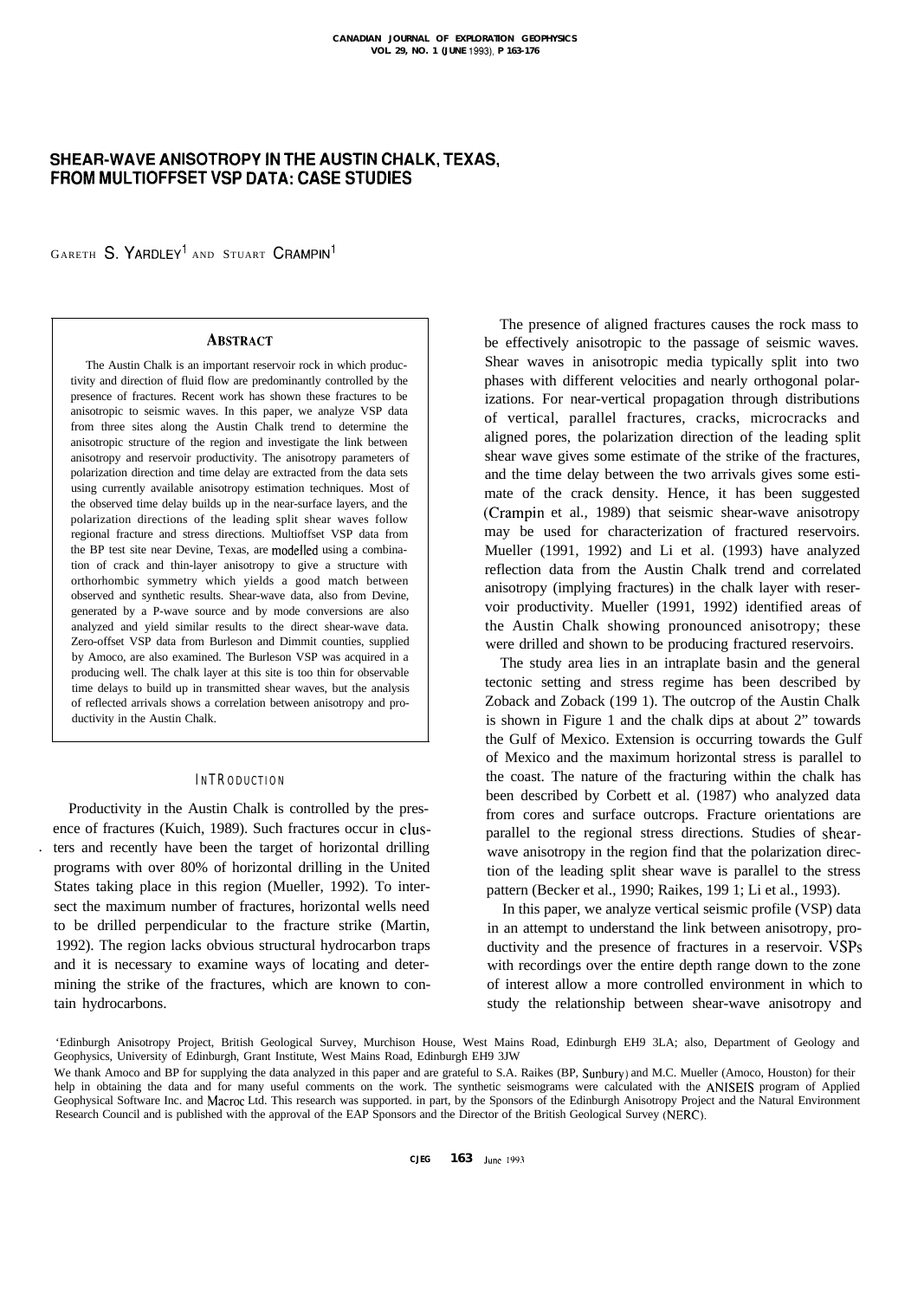rock properties than do reflection lines. It is anticipated that the knowledge gained from analyzing VSP data can be applied to the analysis of reflection data to aid exploration seismology.

The locations of the three VSP sites are shown in Figure 1. BP supplied multioffset VSP data from their test site near Devine. Amoco supplied a single nine-component zero-offset VSP data set from Dimmit county and a multioffset VSP data set from Burleson county. Multioffset data greatly reduce the nonuniqueness of models.

In this paper, the Devine test site data are processed to yield the anisotropy parameters of time delay and polarization angle and a model is produced which gives a good match between observed and modelled anisotropy parameters. Zero-offset VSP data from all three sites are then used to determine the anisotropic structure of the Austin Chalk using reflected amplitudes. The analysis reported here is a summary of a wider ranging and more detailed report by Yardley (1993). The terminology for anisotropy is that supplied by Crampin (1989).

#### **THE BP DEVINE TEST SITE**

The nine-component VSP data (Raikes, 199 1) from the BP test site near Devine, modelled in this paper, were acquired in June 1989 by Downhole Seismic Services using an ARC0 impulsive source (ARIS). The ARIS is a forced weight drop source whose mechanism can be tilted up to 30" from the vertical giving rise to vertically propagating shear and compressional energy. The firing mechanism is tilted to each side and fired. Each pair of shots radiates P-waves and shear waves with reverse polarities. This allows the P-wave signal to be enhanced and the shear wave cancelled by adding the



two recorded signals, whereas subtracting the signals cancels the P-wave signal and enhances the shear waves. In this operation, two shots were stacked to give the shear-wave source and four shots were stacked to give the P-wave source at each geophone level.

The acquisition geometry is shown in Figure 2. Threecomponent data were recorded simultaneously in all three wells from each source position in turn. The ARIS source was used to acquire P-wave data and shear-wave data with two source polarizations (in-line and cross-line) at each source position giving a total of nine nine-component VSPs. **I- 300m r-1**



Fig. 1. Map showing the locations of the three sites analyzed in this paper. The shaded area is the Austin Chalk outcrop. Adapted from Corbett et al. (1987) and Kuich (1989).

Fig. 2. Cross-section through the BP Devine test site showing the source (labelled S) and borehole (labelled W) locations used in this study. The wells and source positions lie along a single NW-SE azimuth. Geophone levels were at 8-m intervals from 228 m to 900 m with some near-surface geophone levels in the zero-offset VSPs.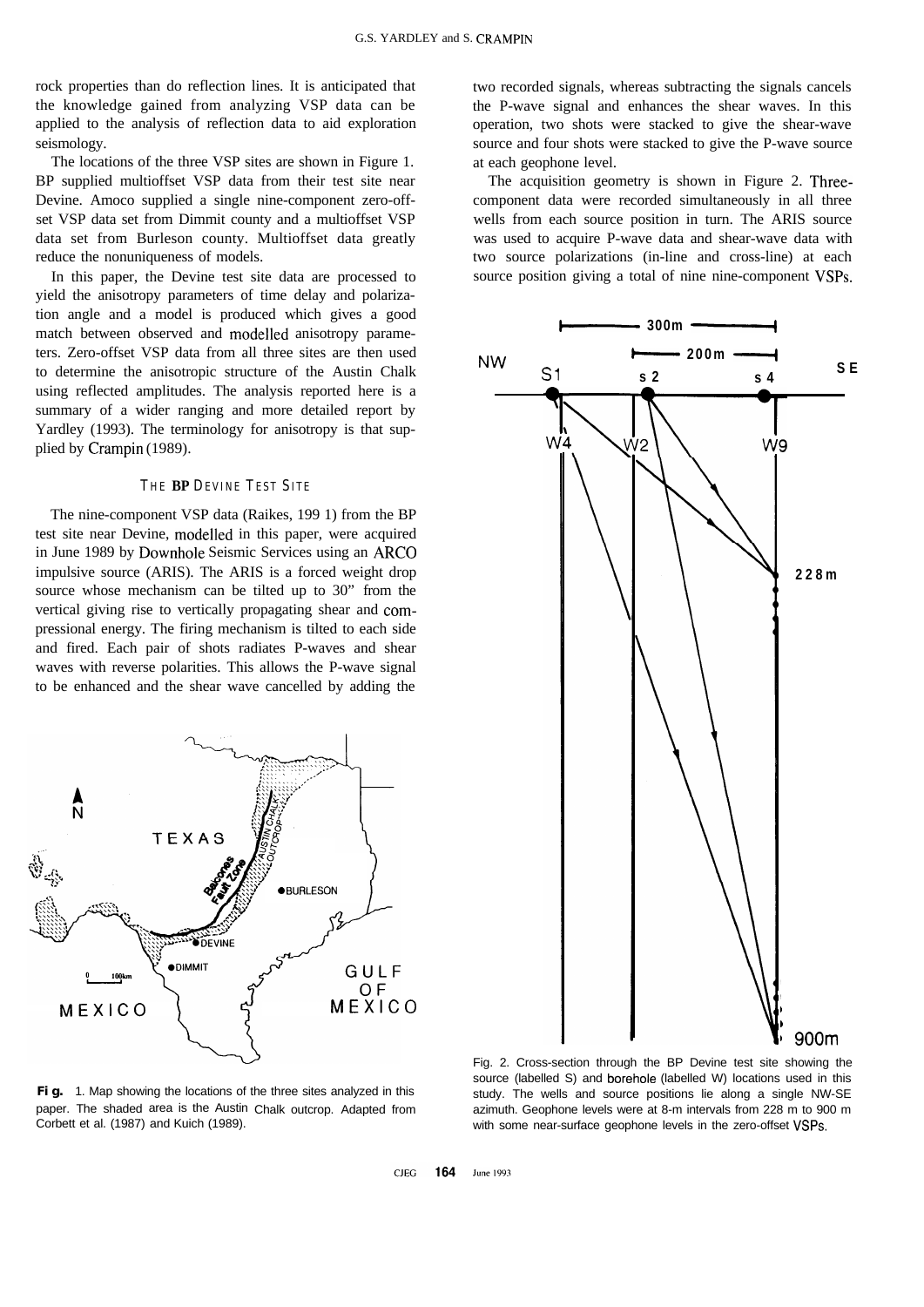To aid processing, the data were arranged by offset; the offset groupings are shown in Table 1. VSP data sets are identified by well name and source location.

| Table 1. Source offsets at the BP Devine test site. |
|-----------------------------------------------------|
|-----------------------------------------------------|

| Offset grouping | VSP name    | Offset           |
|-----------------|-------------|------------------|
| Zero-off set    | <b>W4S1</b> | 9 <sub>m</sub>   |
|                 | W2S2        | 19 m             |
|                 | <b>W9S4</b> | 15 <sub>m</sub>  |
| 115-m offset    | W2S1        | 110 <sub>m</sub> |
|                 | W4S2        | 119 m            |
| 185-m offset    | W2S4        | 186 m            |
|                 | <b>W9S2</b> | 183m             |
| 300-m offset    | W4S4        | 287m             |
|                 | <b>W9S1</b> | 311 m            |

The data are generally of very good quality. Figure 3 shows sample shear-wave VSPs from one of the furthest offsets (300 m). Minimal standard processing was applied to the data to avoid disturbing shear-wave signals. The data had been rotated (Raikes, 1991) into the radial and transverse coordinate system using angles determined by analysis of *P*wave arrivals. Deconvolution was not initially applied to the data as the arrivals are generally short and the anisotropy estimation techniques use the whole arrival to calculate results meaning that it is not necessary to collapse the waveform. A quadrilateral *f-k* filter was applied to remove the upgoing wave field. Campden (1990) showed that *f-k* filters applied to three-component data sets do not distort shearwave signals. For this data set, the filter decreases the scatter in the results of the various anisotropy estimation techniques (Yardley, 1993). Removal of the upgoing wave field is necessary before propagator matrix techniques can be applied as these assume that the recorded wave field at one level is the source for deeper levels.

# **EXTRACTION OF ANISOTROPY PARAMETERS**

A selection of currently available anisotropy estimation techniques were used to extract the anisotropy parameters of polarization angle and time delay (Wild et al., 1993). Each of the techniques used has its own particular benefits and when used together provide a robust estimate of the anisotropy parameters. Zeng and MacBeth (1993), in this issue, give the mathematical formulations for some of these techniques and discuss their accuracy.

The dual-source cumulative technique, DCT (Zeng and MacBeth, 1992), an analytical form of the source geophone rotation (Alford, 1986), and the dual-source independent technique, DIT (MacBeth and Crampin, 199 1; Zeng and MacBeth, 1992), were used on the offset data (see Wild et al,, 1993). DCT is the most widely used dual-source estimation technique and determines the angle that minimizes the recorded energy on the off-diagonal elements of the fourcomponent data matrix by effectively rotating the source and geophones. DIT is similar to DCT but the sources and geophones are rotated independently. This gives two polarization angle results, one for the geophone rotation and one for the source rotation. For a constant crack strike both these results are coincident. Differences between the source and geophone results may indicate changes in crack orientation with depth, particularly for zero-offset VSPs (MacBeth and Yardley, 1992).

#### **Estimation techniques on zero-offset data**

The data were collected without a gyroscope survey and the linear transform technique (Li and Crampin, 199 1, 1993) was applied to the zero-offset data to determine the geophone orientation and the polarization direction of the leading split shear wave. This technique assumes that the crack strike is constant with depth. An analysis of window lengths for these calculations (Yardley, 1993) showed once the whole of the main downgoing arrival was included in the time window the results are stable. All further windows were picked using an interactive program to include the main downgoing signal. The assumption of constant crack strike seems reasonable. This region is geologically simple with subhorizontal layering and a uniform regional stress field. Reflection surveys find time delays which gradually increase with depth implying a constant crack orientation (Alford, 1986; Li et al., 1993).

Results from W2S2 are shown in Figures 5 and 6; W4S1 gave similar results. Most of the time delay builds up in the top 250 m and the total time delay at depth is  $12.8 \pm 1.6$  ms. The polarization direction of the leading split shear wave, for W2S2, is constant around N62.0  $\pm$  1.9" E for the upper anisotropic layers. W9S4 gave similar time-delay results but gave polarization angles of N50  $\pm$  5° E. These results are consistent with dipmeter and televiewer data which show dipping fractures in W4 and W9 striking N68" E and N40" E, respectively (S.A. Raikes, pers. comm.).

# **FROM DEVINE VSPs Estimation techniques on offset data**

For offset data most of the shear-wave energy may not be in the horizontal plane. The horizontal plane is usually used to calculate the anisotropy parameters as it provides a fixed reference frame in which to display measured polarization directions. Also, for a purely hexagonal anisotropic symmetry the two split shear waves are necessarily orthogonal, an assumption of many estimation techniques, but their projections onto a horizontal plane are not orthogonal except for incidence in the plane parallel to the crack strike. Processing techniques DCT and DIT were applied in the plane containing the shear-wave energy (the dynamic axes) and also in the horizontal plane to evaluate their effectiveness. The incidence angle of the incoming shear wave, from the in-line source, was computed as the angle orthogonal to the measured polarization of the wave in the sagittal plane. (The sagittal plane is the vertical plane containing source and geophone.) The wave polarization was determined using a 300 ms time window around the shear-wave arrival. These angles were used to rotate the data into the dynamic axes. Estimates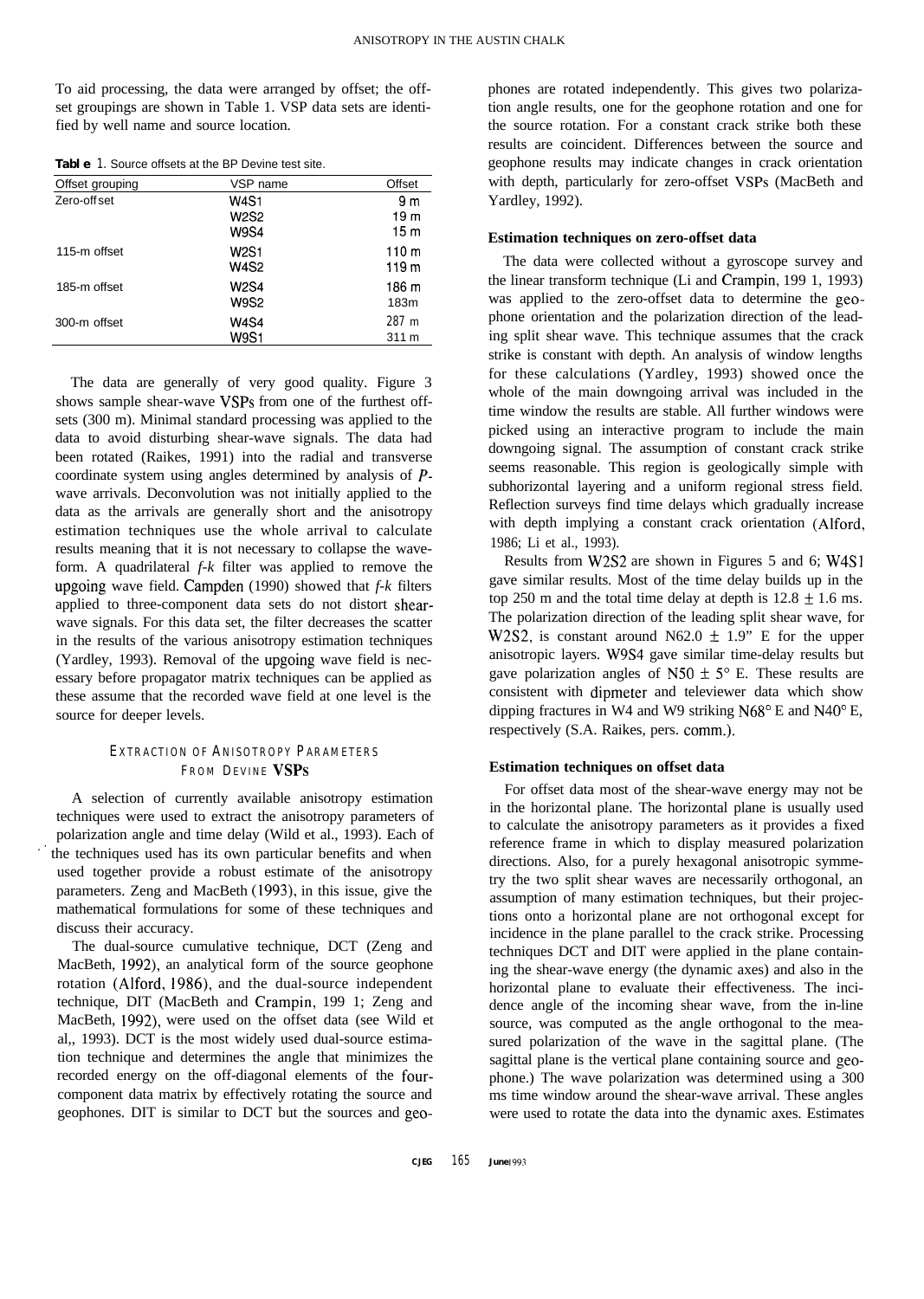

DEVINE: W9S1 300m Offset - Inline source

**Fig.** 3. Three-component seismograms from a 300-m offset VSP at Devine. At a given level the seismograms from the in-line source are scaled relative to the radial component and the transverse component for the cross-line source. A small amount of energy is present on the off-diagonal sections indicating anisotropy. For this offset there is also shear-wave energy on the vertical component as the waves are not travelling vertically.

CJEG **166 June 1993**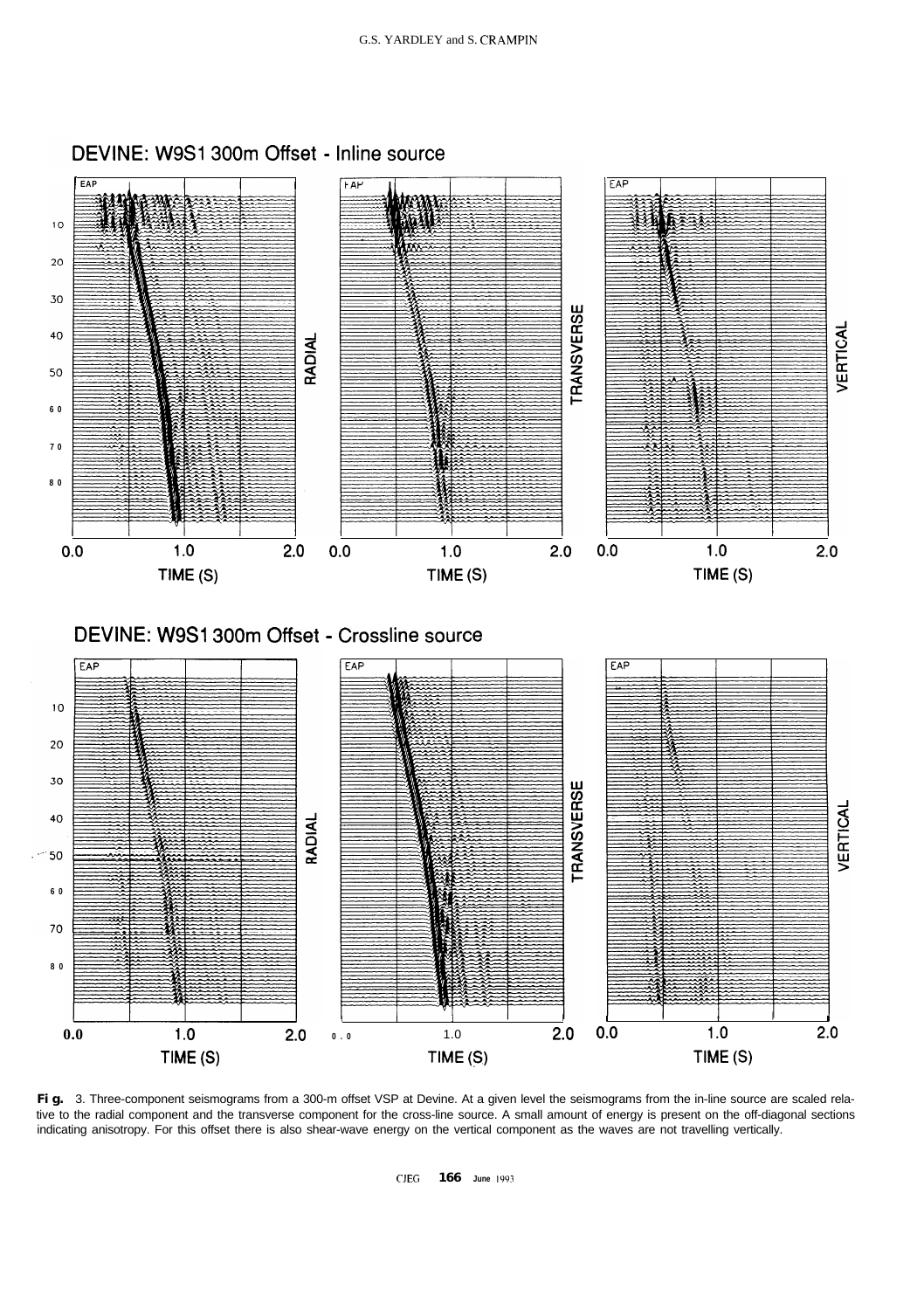of the polarization direction of the leading split shear wave, calculated in the dynamic coordinate system, were projected back onto a horizontal surface. This means that all displayed polarization estimates are with respect to a fixed coordinate system. Measured incidence angles in the zero-offset data were from 0" to 10" for the 115-m offset VSPs, from 0" to 20" for the 185-m offsets, and up to 85" for the near-surface geophone levels in the 300-m offset VSPs, but between 5" and 35" for geophone levels below 450 m.

There will be some errors in the calculated incidence angles, since in anisotropic media the group velocity is not perpendicular to the wavefront except in particular symmetry directions (Crampin, 198 1, 1989). For the anisotropic model developed later in this paper this deviation is up to 8". However, with incidence angles which are, in general, up to 30" the dynamic plane is preferable to the horizontal plane for estimating polarization angle and time delay as it contains more of the shear-wave energy.

In-line and cross-line sources have different shear-wave radiation patterns which means, for offset data, that the recorded signals from the in-line and cross-line sources have different energies. Versions of DCT and DIT which equalize the energy on the off-diagonal sections were used to overcome this. This source-balancing technique assumes that there is no multiple splitting. The effects of using source balancing and the dynamic plane are shown in Figure 4. The example shown is for a 300-m offset VSP as this has the largest incidence angles and the largest differences in source



Fig. 4. A comparison of different analysis methods on data from W9S1 (300-m offset): (a) DCT and DIT applied to wave motion in the horizontal plane; (b) source-balanced versions of DCT and DIT applied to wave motion in the horizontal plane; (c) DCT and DIT applied in the dynamic plane; **(d)** source-balanced versions of DCT and DIT applied in the dynamic plane. The in-line direction is marked by a triangle. The sampling rate is 2 ms; however, the source-balancing version used here linearly interpolates the rotated traces to give time delay measurements in 1 -ms increments.

**CJEG 167 June 1993**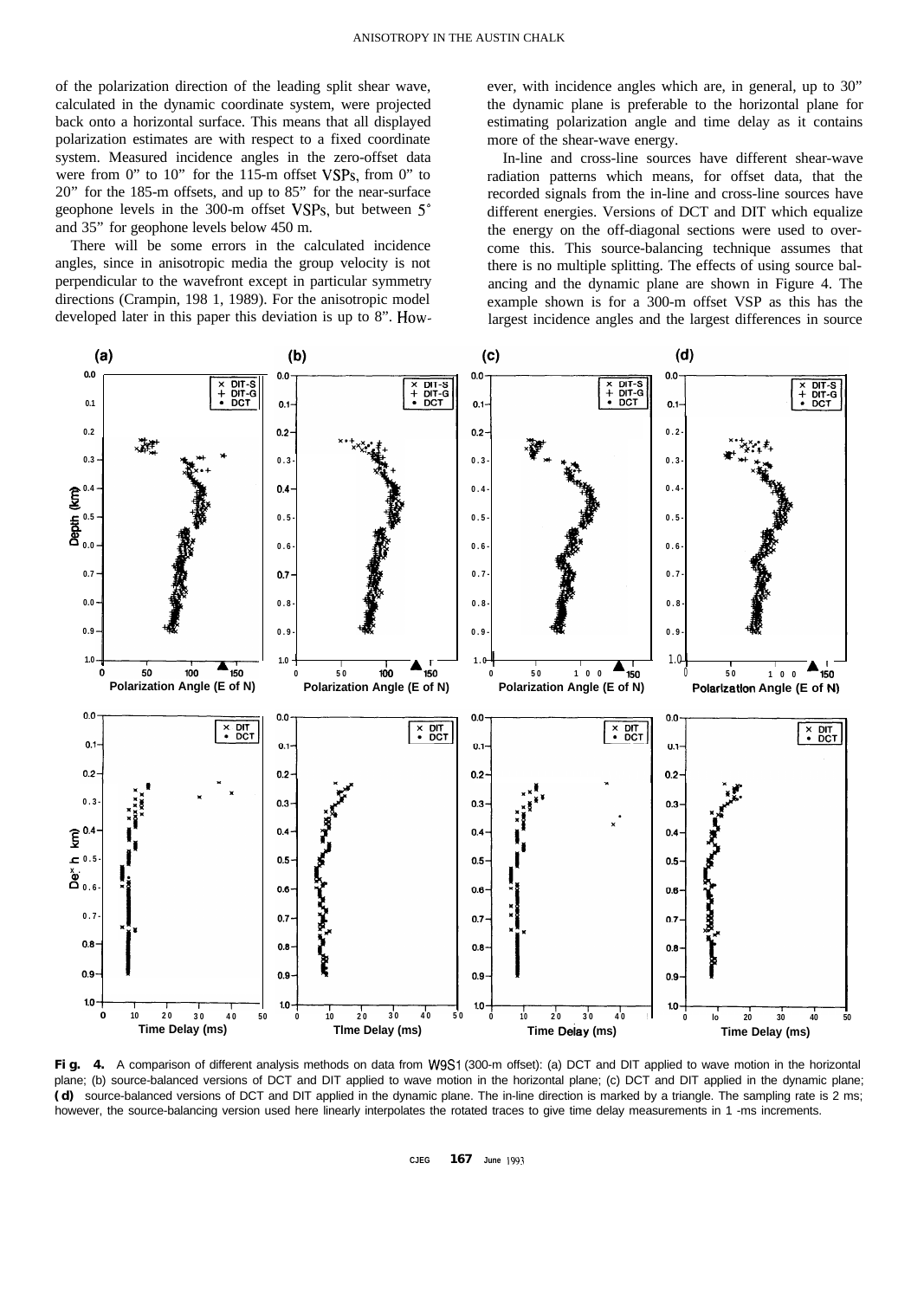energies. Most of the observed changes in the estimates are the effects of performing the calculations in the dynamic axes, although the changes are not great and are mostly seen in the polarization estimates. Zeng and MacBeth (1993) show that source strengths must differ by at least 50% before the estimated polarization angle changes by more than 5" from the true value. This suggests that the source-balancing correction is not generally significant. Source and geophone estimates from DIT are close to each other implying no multiple splitting (MacBeth and Yardley, 1992).

Figures 5 and 6 show the results of applying DCT in the dynamic plane for all offsets. At depth, time-delay and polarization-angle results are similar for all offsets. However, the near-surface results are offset-dependent as expected because the anisotropy parameters are dependent on azimuth and incidence angle in anisotropic media. The VSPs in each offset grouping have opposite azimuthal directions but the results of the estimation techniques are consistent for all VSPs at a given offset.

Further estimation techniques were also applied to the data. A propagator matrix technique (Zeng and MacBeth,



**Fig.** 5. A comparison of modelled and observed polarization angles at each offset for the BP test site. Estimates were calculated using the lineartransform technique on the zero-offset field data and DCT in the dynamic axes for all other data. Model 1 contains only vertical cracks; Model 2 has additional PTL anisotropy in the upper two layers (see Table 2). The in-line direction is marked by a triangle.



**Fig.** 6. A comparison of modelled and observed time delays at each offset for the same models and estimation techniques as in Figure 5 for the BP test site. The delays are the total time delay built up from source to receiver.

**CJEG 168 June 1993**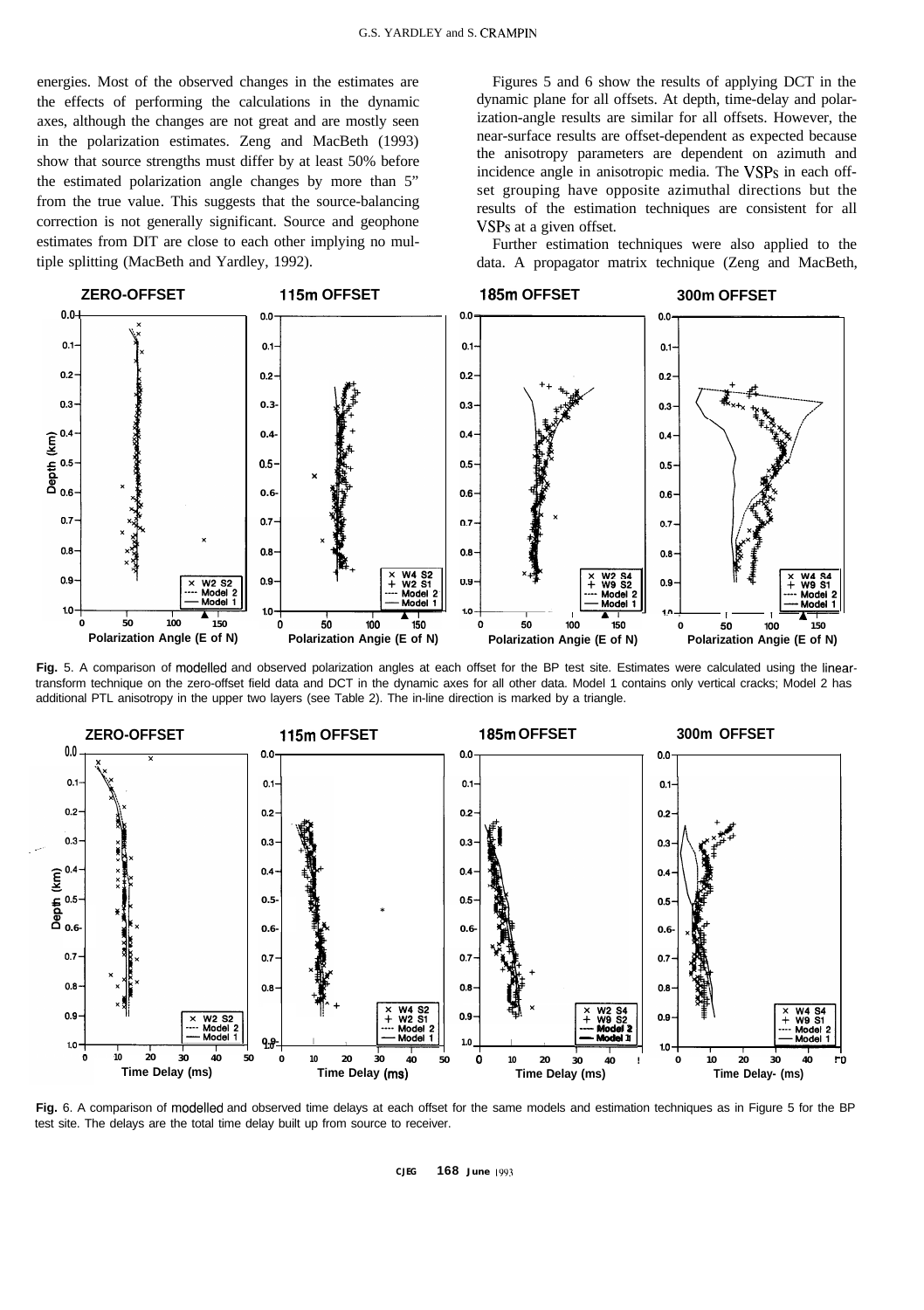1992) was applied to the 115-m offset data. This technique, which requires near-offset rotated data, looks at interval measurements between geophones. The propagator matrix technique was tested on intervals of 5, 10 and 15 geophone levels and gave polarization angle estimates of  $N64\pm15^\circ E$ (not shown). The scatter is due to errors in geophone rotation and the small increase in time delay over the region examined. However, the result confirms that there is little change in crack orientation with depth and that the observed anisotropy is real and not a product of near-surface mode conversions, which may give apparent anisotropy (Campden et al., 1990). A direct time series single-source technique (Campden, 1990) was also applied to all offset data to check that the dual-source techniques used above were correctly combining the data from the two sources. Results were scattered, as the time delay is small and the particle motions are nearly linear, but were consistent with the dual-source techniques.

Raikes (1991) obtained similar results by assuming that the polarization of the faster split shear wave,  $qS1$ , was either perpendicular or parallel to the in-line direction and timing the arrivals from the two sources. This suggested a  $qS1$ polarization within about 10" of the cross-line direction and gave a time delay of 12 ms at depth.

# **Anisotropy parameters from mode-converted shear waves**

Collecting shear-wave data using separate shear-wave sources is expensive. The shear-wave field in the P-wave VSP sections was examined to see if it could yield information about the anisotropy parameters consistent with the dual-source techniques. The results have implications for marine VSPs where all shear energy comes from P-to-SV mode conversions.

Examination of the offset VSP sections showed a shearwave arrival created at or near the source, seen on both the in-line and cross-line sections, and deeper mode-converted events seen only on the in-line sections. Analyzing modeconverted shear-wave data is more difficult than analyzing data collected from a shear-wave source as only one polar ization is generated and the shear energy has to be separated from strong compressional energy. The shear-wave arrival created at or near the source is spatially well separated from the compressional energy and no wave-field separation was performed. The single-source direct time series estimation technique (Campden, 1990) was applied to this arrival for all offsets (examples are shown in Figure 7). The results are similar in character to those determined above, except that the polarization estimates are rotated clockwise by 10" to 20". It is possible that this is due to a dipping mode-converting interface which would give an initial shear-wave source polarization which was not in the in-line direction. Although the polarization direction of the leading split shear wave is determined by the medium, the estimation technique uses the source polarization as a reference direction. This means that

insufficient knowledge of the source may lead to errors in the estimated polarization directions. Some scatter is expected as the time delays are small, there is only one source polarization, and the  $qS1$  polarization for the medium is almost orthogonal to the in-line direction. The deeper mode conversions were examined in a similar way, except that the estimation technique was applied in the dynamic plane to minimize interference from the compressional wave field. Polarization estimates lay along the in-line (source) direction and time-delay results were very scattered indicating little anisotropy at depth or that the rays pass near a shear-wave singularity (Crampin, 199 1). From 'the previous work it is expected that there is little anisotropy at depth.

This has shown that P-wave sources can provide sufficient direct and mode-converted shear-wave energy to enable the anisotropic parameters to be determined, although it is preferable to optimize the acquisition geometry, by such techniques as those of MacBeth et al. (1993), so that the suspected crack strike is not parallel or perpendicular to the in-line direction and splitting can be clearly seen in the polarization diagrams.

# **MODELLINC OBSERVATIONS AT DEVINE**

Before modelling, the likely causes of the anisotropy must be investigated. The geological section is a sequence of subhorizontal layers. In the upper structure, down to the Anacacho Limestone at 594 m (Figure S), these are predominantly shales with interbedded limestones, sandstones and clays and thin-layer anisotropy is likely [as found by Miller et al. (1992) in the deeper shales]. The results from the estimation techniques also indicate some azimuthal anisotropy which cannot be attributed to subhorizontal layering. It is known (Corbett et al., 1987) that the Austin Chalk is fractured and these fractures are the likely cause of azimuthal anisotropy in this layer (Mueller, 199 1, 1992). However, in the near-surface layers, where the rock is less consolidated, the anisotropy is probably due to aligned pores, fluid-filled microcracks and cracks known as extensive-dilatancy anisotropy, or EDA (Crampin, 1993).

As dipping fractures were found in the Austin Chalk at this site (S.A. Raikes, pers. comm.) it is possible that dipping cracks are the cause of the anisotropy in the near-surface layers (see also Crampin, 1990). However, the consistency between anisotropy parameters (Figures 5 and 6) from the two offset VSPs in each offset grouping, with opposite radial directions, implies that the structure has a horizontal plane of symmetry. A structure of dipping cracks, unless they dip in a direction 90" to the acquisition line (and the fractures found at depth do not), cannot display such bilateral symmetry. An orthorhombic system made from a combinatio.n of horizontal thin layers and vertical cracks (Wild and Crampin, 199 1) is the simplest anisotropic structure consistent with the geology of the region.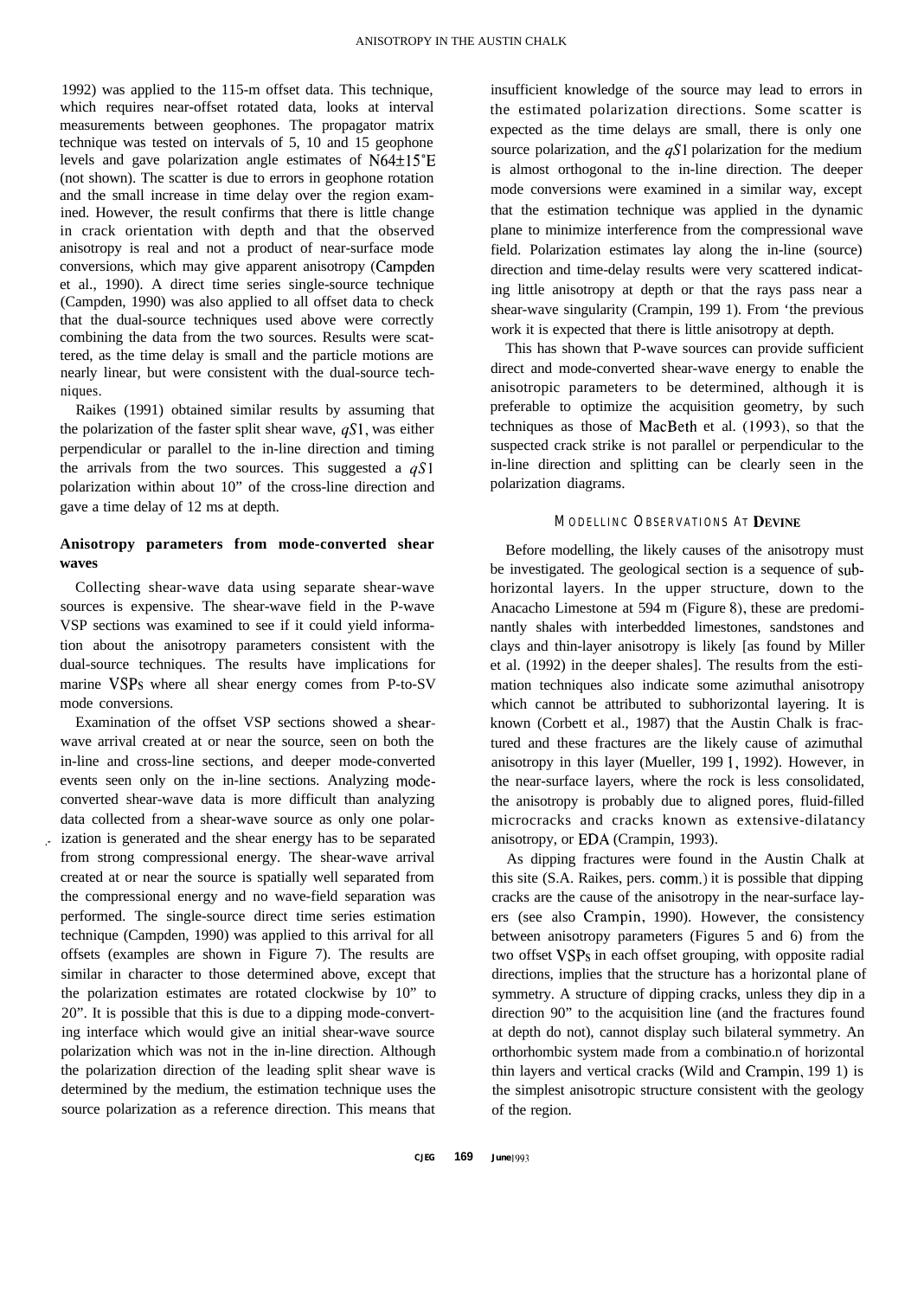

**Fig.** 7. Results of the single-source direct time series estimation technique (Campden, 1990) applied to the direct shear-wave arrival from the 185-m and 300-m offset **P-wave** sources at the BP test site. The in-line direction is marked by a triangle.

CJEG 170 June 1993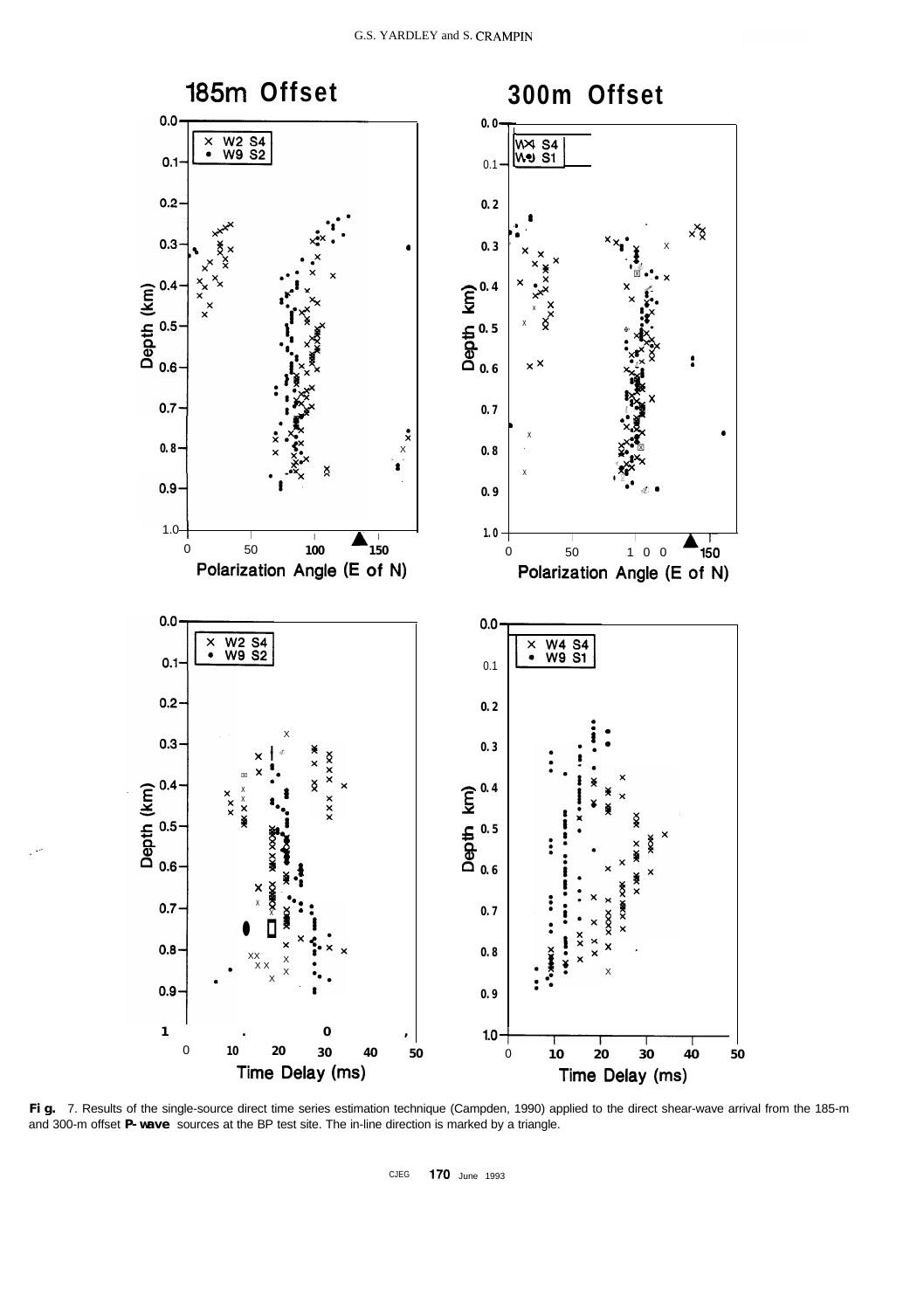

**Fig.** 8. Isotropic velocity structure for the BP Devine test site together with a geological section and shear-wave ray tracing through the structure. The modelling assumes that the structure is laterally invariant and that it has a horizontal axis of symmetry. Therefore, each of the real offset VSP groupings (containing either two or three VSPs) are modelled as a single VSP. These have offsets of zero (10 m), 115 m, 185 m and 300 m. The geological formations are: (a) shales with interbedded limestones; (b) shales; (c) Olmos Sand; (d) Anacacho Clay; (e) Anacacho Limestone; (f) Pecan Gap Limestone: (g) Austin Chalk; (h) Eagle Ford Shale; (i) Buda Limestone; (j) Del Rio Clay; (k) Georgetown Limestone and (I) Edwards Limestone.

## **Modelling anisotropic stuctures**

The geological structure of this region of Texas consists of subhorizontal layers and it is therefore appropriate to use the ANISEIS modelling package (Taylor, 1990) which calculates full-waveform synthetic seismograms using an anisotropic version of the reflectivity technique. This package uses the formulations of Hudson ( 1980, 198 1) [as adapted by Crampin (1984)] and Hudson (1986) to insert

penny-shaped cracks into an isotropic rock mass to simulate crack anisotropy. The crack density,  $\varepsilon$ , is given by  $\varepsilon = Na^{3}/V$ , where N is the number of cracks of radius *a* in volume *V;* this gives a differential shear-wave anisotropy of approximately  $\varepsilon$ x 100% for thin cracks. The thin-layer anisotropy expected from the plane-layered structure is modelled in this paper as periodic thin-layer (PTL) anisotropy made up of two alternating layers, chosen to give the required elastic properties.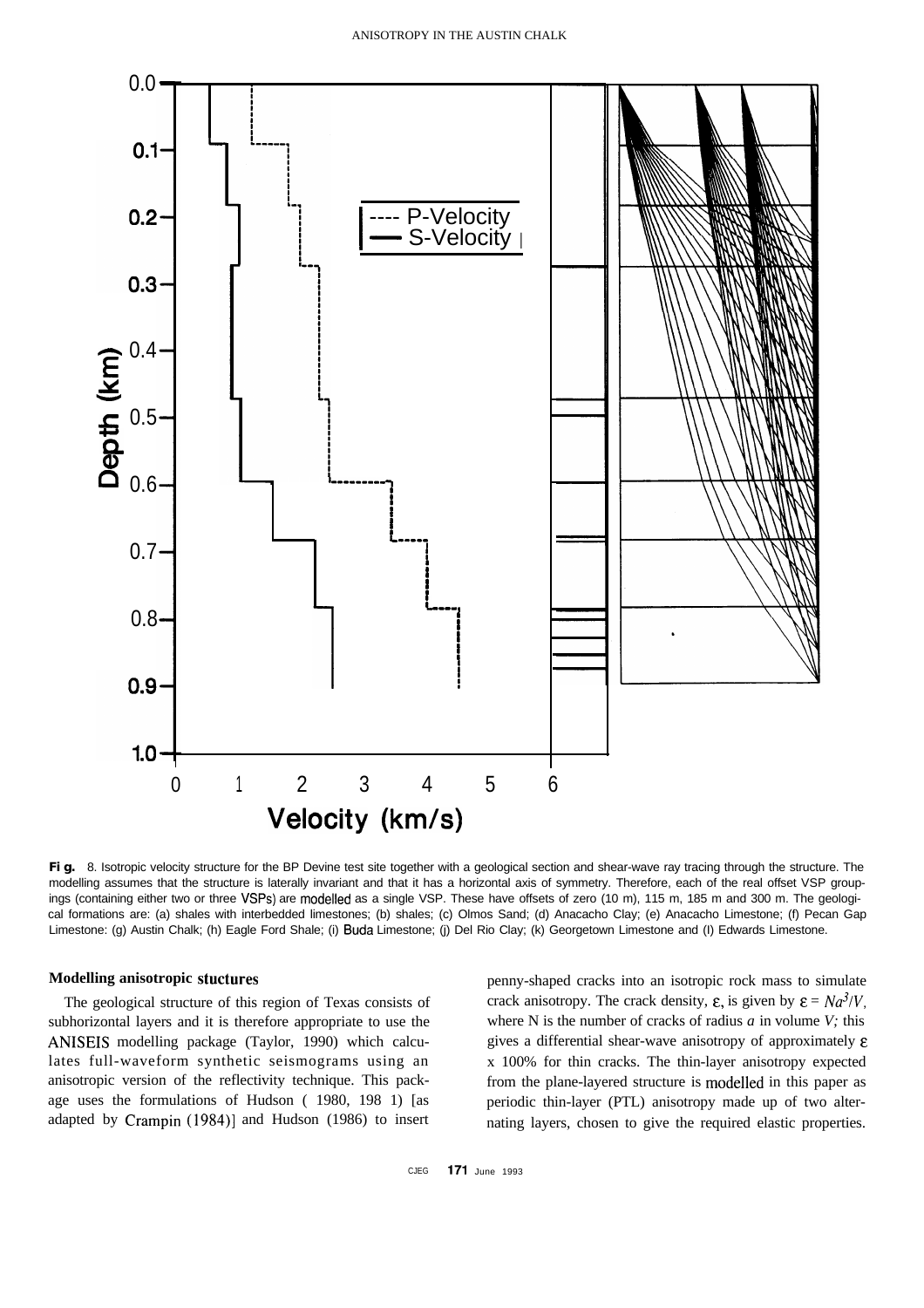The layers do not have to alternate to produce an anisotropic medium (Backus, 1962); however, some periodicity of layering is required to form uniform transversely isotropic layers. The elastic constants of the PTL material were computed using the formulations of Postma (1955). These elastic constants were then used as the matrix material into which cracks were inserted using the formulations of Hudson. In this paper, we match the polarizations and time delays measured from the field data with polarizations and time delays measured by the same techniques applied to synthetic seismograms calculated with **ANISEIS.** This is preferred to matching polarization diagrams in this present data set, as the time delays are small and the shear-wave particle motions are almost linear elongated ellipses with no distinctive features. Furthermore, it is not necessary to know the exact signature of the ARIS.

## **Isotropic model for Devine**

The rock mass at Devine is laterally invariant over the 300 m between W4 and W9 (Raikes, 1991; Miller et al., 1992) and a single anisotropic model was sought to explain the results of the estimation techniques for all offsets. Therefore, only one VSP from each offset grouping is modelled. A full set of well logs was available from W9 to aid modelling.

An isotropic model was created by inverting arrival times from the  $qS1$  polarization section from W2S2 using layer boundaries from well logs. The isotropic velocities gave a good match to the velocities from well logs. Ray tracing through the model is shown in Figure 8. For a medium containing thin cracks the  $qS1$  velocity is the isotropic matrix velocity. The effect of cracking the medium is to slow the second arrival.  $V_p$  was calculated from the shear-wave velocity structure using  $V_p/V_s$  values from well logs. Densities were taken directly from well logs. Model parameters are shown in Table 2. The incidence angles determined from ray tracing through the isotropic model were found to be about 10" greater than those determined previously for the field data.

#### **Anisotropic models for Devine**

Full-waveform synthetic seismograms through model structures were calculated with ANISEIS and the anisotropy parameters were estimated using DCT in the dynamic plane. Zero-offset results were first modelled to match the crack structure (thin-layer anisotropy has no anisotropic effects for exactly vertical propagation). Cracks with crack densities of up to 0.038 (approximately 4% anisotropy) striking at N62"E were required in the upper four layers of the model to match the observed anisotropy parameters (see Table 2 and Figures 5 and 6). A similar amount of anisotropy confined to the upper structure has been found elsewhere in sedimentary basins (Bush and Crampin, 1991). Synthetic seismograms were calculated for the offset source positions and anisotropy parameters estimated. The results are shown as Model 1 in Figure 5 for polarizations and Figure 6 for time delays. The results fit well for the near offsets; however, the fit degenerates with offset and a zero time delay is seen in the 300-m

**Table** 2. Parameters for models of BP's Devine test site.

|       | <b>ISOTROPIC MODEL PARAMETERS</b> |                      |        |                |
|-------|-----------------------------------|----------------------|--------|----------------|
| Layer | <b>Thickness</b>                  | Density              | D      | v <sub>s</sub> |
|       | (km)                              | (g/cm <sup>3</sup> ) | (km/s) | (km/s)         |
|       | 0.092                             | 2.20                 | 1.236  | 0.562          |
| 2     | 0.090                             | 2.20                 | 1.822  | 0.828          |
| 3     | 0.090                             | 2.20                 | 2.000  | 1.031          |
| 4     | 0.198                             | 2.25                 | 2.300  | 0.905          |
| 5     | 0.124                             | 2.20                 | 2.460  | 1.050          |
| 6     | 0.088                             | 2.50                 | 3.440  | 1.550          |
| 7     | 0.101                             | 2.50                 | 4.000  | 2.217          |
| 8     | Half-space                        | 2.50                 | 4.500  | 2.488          |

|                    | ANISOTROPIC MODEL PARAMETERS |               |            |  |
|--------------------|------------------------------|---------------|------------|--|
|                    | Crack strike                 | Crack density | % PTL      |  |
|                    | (N°E)                        | ε             | anisotropy |  |
| Mbdel 1            |                              |               |            |  |
| Layer1             | 62"                          | 0.038         |            |  |
| Layer <sub>2</sub> | 62"                          | 0.026         |            |  |
| Layer 3            | 62"                          | 0.013         |            |  |
| Layer 4            | 62"                          | 0.007         |            |  |
| Model 2            |                              |               |            |  |
| Layer1             | 62"                          | 0.038         | 4.0        |  |
| Layer <sub>2</sub> | 62"                          | 0.026         | 4.0        |  |
| Layer 3            | 62"                          | 0.013         | 4.0        |  |
| Layer 4            | 62'                          | 0.007         | 4.0        |  |

Cracks have a radius of 0.001 m, an aspect ratio of 0.01 and are water-filled.

offset modelled data, at a depth of 340 m, but not in the field observations. This behaviour is associated with the line singularity (Crampin, 1989) for a distribution of vertical cracks.

The expected thin-layer anisotropy of the rock structure was modelled by the addition of PTL anisotropy to the upper four layers (Model 2 in Figures 5 and 6). A range of PTL anisotropies was tested. The model shown has 4% PTL anisotropy. Shales with interbedded clays, sandstones and limestones are present down to nearly 600 m; however, a good match was achieved with PTL anisotropy present only in the top four layers. Adding PTL anisotropy improves the fit between observed and modelled anisotropy parameters and the zero time delay, seen in Model 1 for the 300-m offset, is no longer present. The only significant mismatches are for the shallow geophone levels in the 300-m offset VSPs. As can be seen in Figure 3, there is considerable distortion for upper geophone levels from the in-line source; this is due to mode conversions for the wide offset arrivals which interfere with the shear-wave arrivals. Further distortions are caused by effects of internal shear-wave windows (Liu and Crampin, 1990) where differences in transmission coefficients for the *SV* and *SH* components lead to distortion of a generally polarized shear wave for nonnormal incidence.

The estimation techniques were applied to the synthetic data in the dynamic plane. The incidence angles were calculated in the same way as for the field data. It was found that these incidence angles were up to 8" smaller than those determined by isotropic ray tracing and gave a better fit to the calculated incidence angles from the field data. This was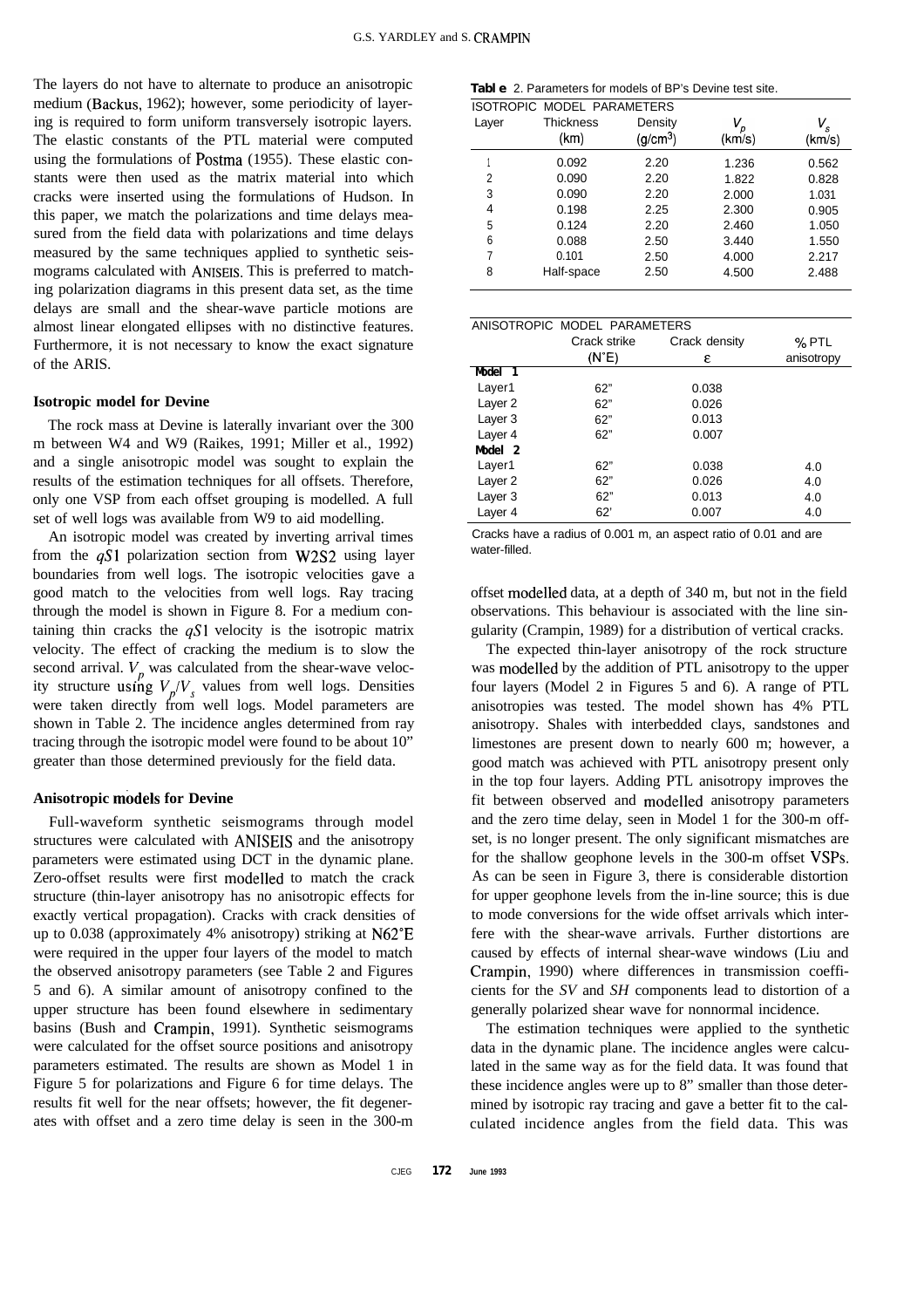expected as the group velocity is not parallel to the wavefront in anisotropic media.

A comparison of the field and synthetic results of the estimation techniques shows that care must be taken not to interpret estimates of the polarization angle of the leading split shear wave from offset VSPs directly in terms of the strike of vertical cracks. The remaining mismatches may be due to lateral changes in crack strike as indicated by the results of the linear-transform technique in the zero-offset VSPs and borehole information.

# **REFLECTED AMPLITUDES FROM CHALK LAYER**

Anisotropy parameters were also calculated using the linear-transform technique for the zero-offset VSPs at all three sites. Time-delay estimates from these sites are shown in Figure 9. Polarization-angle estimates of the leading split shear wave were  $N23\pm10^\circ E$  and  $N105\pm5^\circ E$  for the Dimmit and Burleson VSPs, respectively. Polarization estimates were constant with depth and are consistent with recent results from the Dimmit (Li et al., 1993) and the northern Giddings Field (Mueller, 1991, 1992). Analysis of transmitted waves does not provide enough resolution in these cases to establish whether the chalk layers are anisotropic as there are no observable increases in time delay associated with the Austin Chalk layer. Knowing the uncertainty in the estimated time delays and the velocity in the chalk, from inversion of first arrivals, it is possible to put upper limits on the shearwave anisotropy. These limits are: 2%, 4% and 15% for the Dimmit, Devine and Burleson wells, respectively. The Burleson VSP was acquired in a producing well, where the chalk layer is thin and it is not possible to determine its anisotropic structure using transmitted shear waves. Field studies show that thin layers are more likely to be heavily fractured (Barthelemy et al., 1992). The study of reflected arrivals may provide the best way of studying anisotropy in thin layers (Thornsen, 1988; Yardley et al., 1991; Mueller, 199 1, 1992). Here, reflected amplitudes in the zero-offset VSP data are analyzed to see if they can give a more accurate determination of the anisotropy in the Austin Chalk.

If a layer is anisotropic due to the presence of aligned vertical cracks or fractures, the shear-wave velocity will be different for waves polarized parallel and perpendicular to the crack strike. Consequently, reflection coefficients will be different for waves polarized parallel and perpendicular to the crack strike. Mueller (199 1, 1992) used this effect to locate areas of high fracture intensity in the Austin Chalk. The difference in reflection coefficients for shear waves polarized parallel and perpendicular to the fractures is dependent on the percentage anisotropy and on the velocity contrast across the reflecting interface (Yardley et al., 1991; Li and Crampin, 1992).

The linear-transform technique was used to determine the  $qS1$  polarization in the VSPs at all sites and the data were



**Fig.** 9. Comparison of zero-offset time delays estimated from field data at the three study sites. The spurious results around 44 ms in the Dimmit VSP and 8 ms in the Burleson VSP are due to cycle skipping in the crosscorrelation to determine time delay. The high time-delay values for the shallow geophone levels in the Dimmit VSP are due to a 13-m difference in the in-line and cross-line source positions leading to an apparent time delay between arrivals from each source.

**CJEG** 173 **June 1993**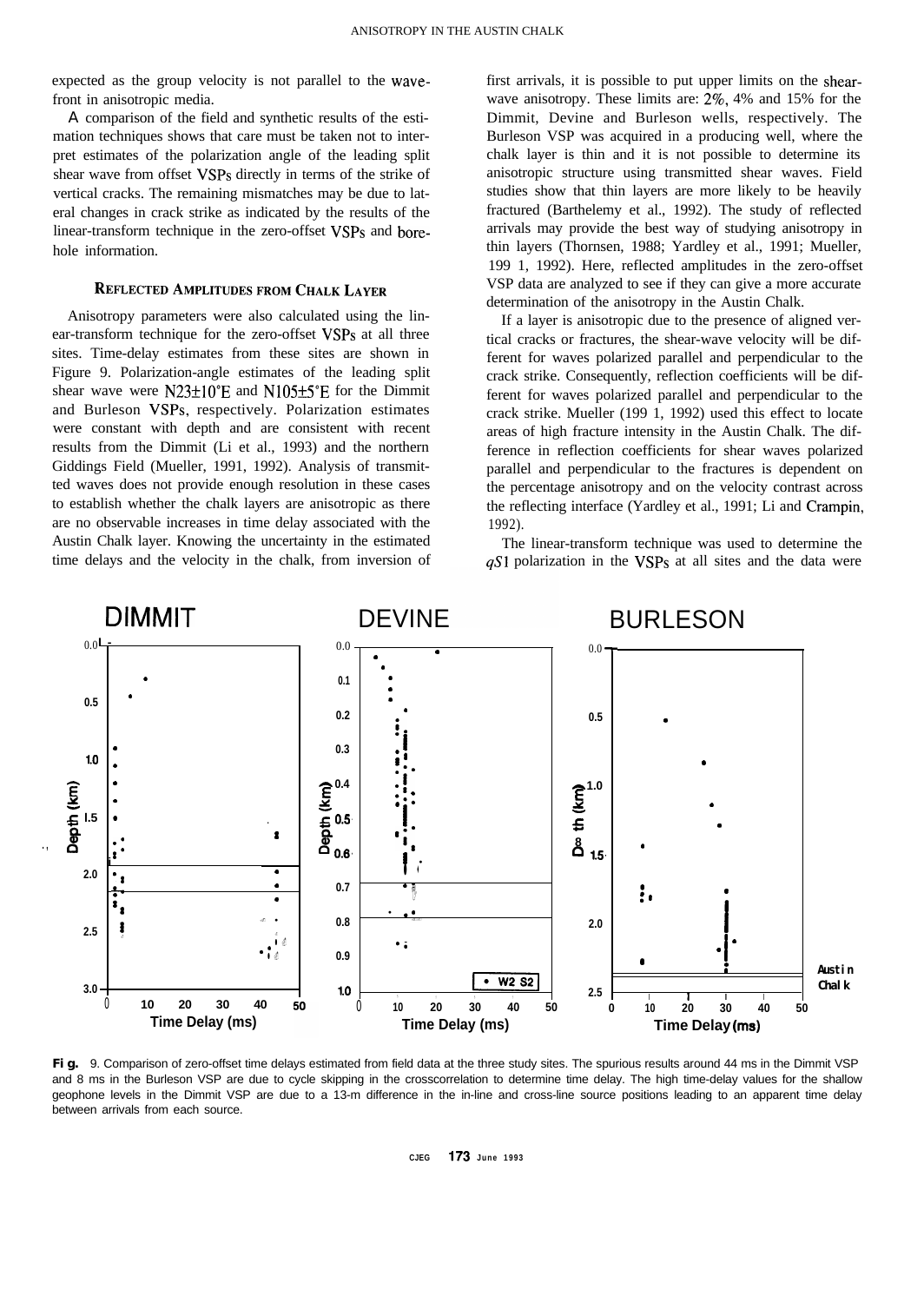then rotated to give the  $qS1$  (parallel to the cracks) and  $qS2$  **Correlation of anisotropy with production** (perpendicular to the cracks) sections. The data were normalized and the upgoing and downgoing wave fields separated using quadrilateral f-k filters. Before the amplitude ratio of the upgoing arrivals on the  $qS1$  and  $qS2$  sections could be calculated the upgoing event was normalized with respect to the downgoing arrival at each geophone level. This means that changes in source strength between the in-line and crossline sources and spherical divergence effects can be neglected. The amplitude ratio was then calculated at each level for a given reflector. The reflection from the Austin Chalk is generally weak and deconvolution operators were designed using the whole wave field to compress the arrival (Smidt, 1989). Amplitude ratios were calculated for all limestone and chalk reflectors at the three sites, before and after wave-field compression. Example results for reflections from the Austin Chalk layer after wave-field compression are shown in Figure 10. In cases where the in-line direction was almost perpendicular to the  $qS1$  polarization (Dimmit and Devine) the  $qS1$  section was calculated from the cross-line source energy and the  $qS2$  section from the in-line source to improve the signal-to-noise ratio. At Burleson the  $qS1$  direction was between the in-line and cross-line directions and enough energy was present on the in-line and cross-line geophone components to calculate amplitude ratios for each

The Burleson VSP is the only one of the three data sets to be collected in a producing well. As the hydrocarbon reservoirs in the Austin Chalk are fractured, it is expected that these reservoirs are anisotropic to shear-wave propagation and it may be possible to identify fractured chalk from analysis of the reflected amplitude ratios. Figure 10 shows that the average amplitude ratios for the chalk reflectors for the Dimmit VSP and for W4Sl at Devine are close to unity indieating that the chalk layer is effectively isotropic as expected from the analysis of transmitted waves. W2S2 (100 m from W4Sl) has scattered results. Scatter in the results is due to inadequate estimation of the  $qS1$  polarization and interference between reflected arrivals from different levels. Standard deviations were calculated to show the uncertainty in the calculated amplitude ratio.

The amplitude ratios at Burleson are less than unity suggesting an anisotropic chalk layer. This cannot be stated with absolute certainty as the amplitude ratio lies within one standard deviation of unity. The effect on the amplitude ratio of a thin anisotropic layer is likely to be small. It would be necessary to conduct high-frequency experiments to be able to say for certain that the chalk layer is anisotropic. However, the analysis of reflected amplitudes may be the only method available to examine anisotropy in thin layers where insuffisource orientation. The cient time delays build up for transmitted wave analysis.



Fig. 10. Comparison of amplitude ratios calculated at each geophone level at the three field sites. Averaged amplitude ratio (AR) and standard deviation (SD) for the reflectors are given in the legends. The amplitude ratios are scattered, because of the weak reflectors, and cluster around a value of 1 .O as expected for isotropic reflectors. At Burleson the in-line (IL) and cross-line (XL) data give amplitude ratios below unity implying an anisotropic reflector.

**CJEG 174 June 1993**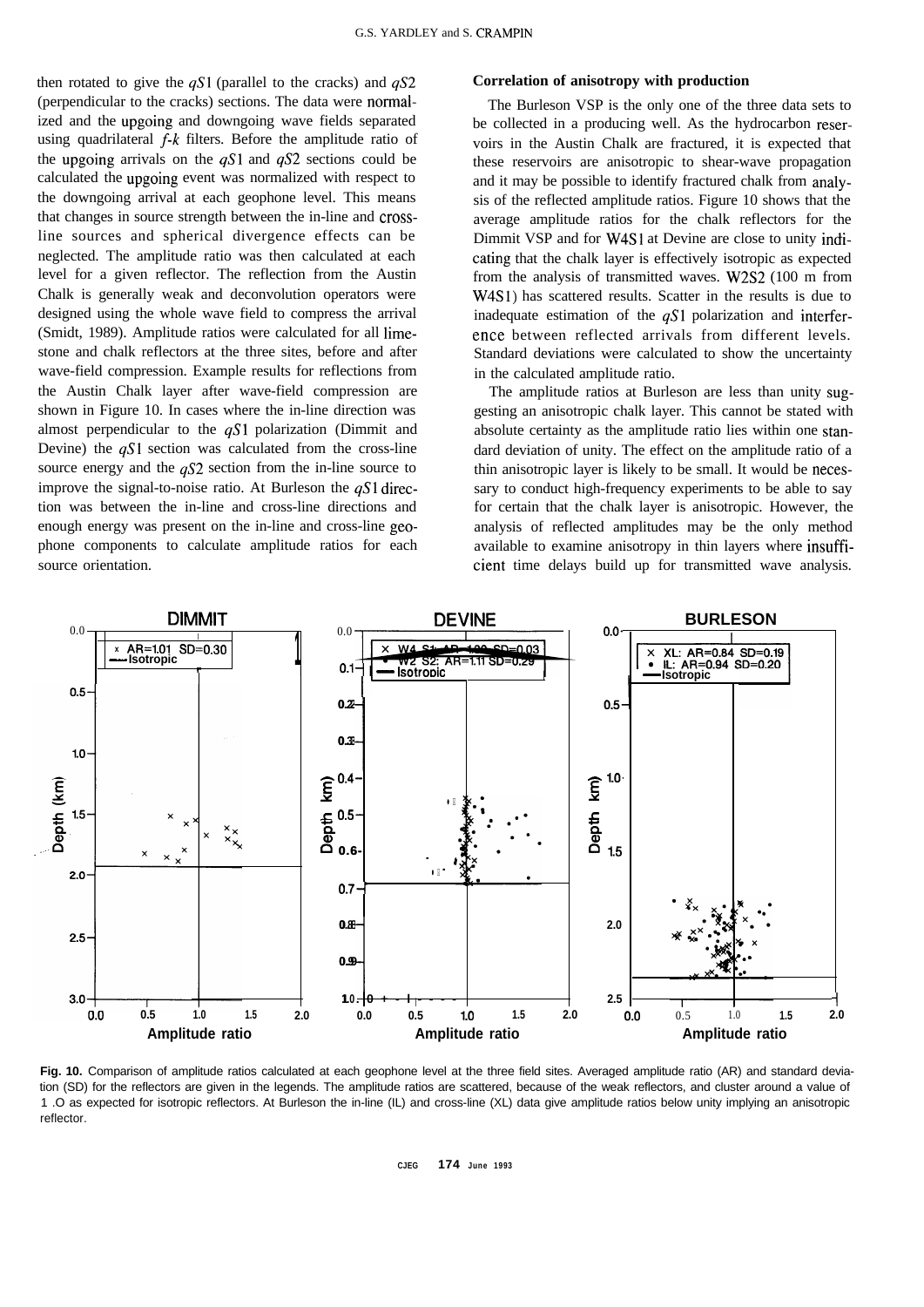Modelling of horizontally layered structures (Y ardley , 1993) shows that even for thin layers, where the upgoing event is a superposition of reflections from the top and bottom of the layer, any deviation in amplitude ratio from unity indicates an anisotropic reflecting layer. [The situation is more complex if the reflectors dip as reflection coefficients also vary with incidence angle (Achenbach, 1973).] The analysis of the reflected amplitudes at the three VSP sites indicates that only the Burleson well penetrates an anisotropic chalk layer. Without detailed knowledge of the velocity structure and pulse shape it is not possible to quantify the amount of anisotropy in the reflecting layer, but for these sites it is found that there is a positive correlation between anisotropy and productivity in the chalk layer.

# **CONCLUSIONS**

This paper has raised a number of points concerning the processing, modelling and interpretation of shear-wave data in the presence of anisotropy. These points are summarized below.

- 1. Using dynamic axes to calculate the anisotropy parameters for offset data allows more of the shear-wave energy to be used in the calculation. This leads to different estimates of the polarization angle than those obtained by performing the calculation in the horizontal plane. Balancing the energy from in-line and cross-line source orientations in offset VSPs does not produce significant changes in the results of anisotropy estimation techniques.
- 2. In this region of Texas, most of the observed time delay is built up in the near-surface. The polarization direction of the faster split shear wave is constant with depth and is parallel to the regional stress and fracture patterns in this tectonically simple area.
- A good match can be achieved between the results of the anisotropy estimation techniques on field and synthetic seismograms using a model with orthorhombic symmetry. This anisotropic symmetry is due to a combination of horizontal thin layering (PTL anisotropy) and vertical cracks (EDA cracks), whose strike is consistent with the strike of known fractures in the wells.
- 4 Reflected amplitudes, whilst not being able to quantify the level of anisotropy, can be used to show whether a layer is anisotropic even if that layer is thin. The use of reflected amplitudes in locating areas of high fracture intensity can be readily adapted for use in shear-wave exploration using reflection data (Mueller, 1991, 1992). Reflected amplitudes may provide the only way to investigate reservoir anisotropy for thin layers where insufficient time delays build up to use transmitted waves.

.

5. For the three VSP sites examined in this paper there is a positive correlation between productivity and anisotropy in the Austin Chalk layer. This analysis has shown that the study of shear-wave anisotropy can give the information about fracture intensity and orientation necessary for exploitation of reservoirs in the Austin Chalk.

#### **REFERENCES**

- Achenbach, J.D., 1973, Wave propagation in elastic solids: North Holland Publ. Co.
- Alford, R.M., 1986, Shear data in the presence of azimuthal anisotropy: Dilley, Texas: 56th Ann. Jntemat. Mtg., Sot. Expl. Geophys., Exp. Abstr., 476-479.
- Backus, G.E., 1962, Long-wave elastic anisotropy produced by horizontal layering: J. Geophys. Res. 67,4427-4440.
- Barthelemy, P., Tremolieres, P. and Andrieux, J., 1992, Fracture spacing related to bed thickness: geological or mechanical bed limits?: 4th Eur. Assn. Petr. Geol. Conf., Abstr., 156-157.
- Becker, D.F., Bishop, G.W., Clayton, K.N., Peterson, D.N., Rendleman, C.A. and Shah, P.M., 1990, Shear-wave anisotropy at Marcelina Creek: at the Vector Wave Field Seismology Update Workshop, Soc. Expl. Geophys., San Francisco, Abstr.
- Bush, I. and Crampin, S., 1991, Paris Basin VSPs: case history establishing combinations of fine-layer (or lithologic) anisotropy and crack anisotropy from modelling shear wavefields near point singularities: Geophys. J. Jntemat. 107,433-447.
- Campden, D.A., 1990, Analysis of multicomponent VSP data for shearwave anisotropy: Ph.D. thesis, Univ. of Edinburgh.
- Crampin, S., Majer, E.L. and McEvilly, T.V., 1990, Modelling the Geysers VSP: a progress report: The Leading Edge 9, 8, 36-39.
- Corbett, K., Friedman, F. and Spang, J., 1987, Fracture development and mechanical stratigraphy of Austin Chalk, Texas: Bull. Am. Assn. Petr. Geol. **71, 17-28.**
- Crampin, S., 1981, A review of wave motion in anisotropic and cracked elastic-media: Wave Motion 3, 343-39 1.
- 1984, Effective anisotropic elastic-constants for wave propagation through cracked solids: Geophys. J. Roy. Astr. Soc. 76, 135-145.
- 1989, Suggestions for a consistent terminology for seismic anisotropy: Geophys. Prosp. 37, 753-770.
- , 1990, Alignment of the near-surface inclusions and appropriate crack geometries for geothermal hot-dry-rock experiments: Geophys. Prosp. 38, 621-631.
- 1991, Effects of point singularities on shear-wave propagation in sedimentary basins: Geophys. J. Intemat. 107,531-543.
	- -,1993, Arguments for EDA: Can, J. Expl. Geophys. 29, 18-30.
- Lynn, H.B. and Booth, D.C., 1989, Shear-wave VSPs: a powerful new tool for fracture and reservoir description: J. Petr. Tech. 5, 283-288.
- Hudson, J.A., 1980, Overall properties of a cracked solid: Math. Proc. Cambr. Phil. Soc. 88, 371-384.
- 1981, Wave speeds and attenuation of elastic waves in material containing cracks: Geophys. J. Roy. Astr. Soc. 64, 133-150.
- 1986, A higher order approximation to the wave propagation constants for a cracked solid: Geophys. J. Roy. Astr. Soc. 87, 265-274.
- Kuich, N., 1989, Seismic fracture identification and horizontal drilling: keys to optimizing productivity in a fractured reservoir, Giddings Field, Texas: Gulf Coast Assn. Geol. Sot., Trans. 39, 153-158.
- Li, X.-Y. and Crampin, S., 1991, Linear-transform technique for analyzing<br>shear-wave splitting in four-component seismic data: 61st Ann. Internat.<br>Mtg., Soc. Expl. Geophys., Exp. Abstr., 476-479.<br>and 1992, Variation of ref shear-wave splitting in four-component seismic data: 61st Ann. Intemat. Mtg., Sot. Expl. Geophys., Exp. Abstr., 476-479.
- strike and density in anisotropic media: 54th Mtg., Eur. Assn. Expl. Geophys., Exp. Abstr., 86-87.
- and 1993, Linear-transform techniques for processing shearwave anisotropy in four-component seismic data: Geophysics 58, in press.
- , Mueller, M.C. and Crampin, S., 1993, Case studies of shear-wave splitting in reflection surveys in South Texas: Can. J. Expl. Geophys. 29, 189-215.
- Liu, E. and Crampin, S., 1990, Effects of the internal shear-wave window: comparison with anisotropy induced splitting: J. Geophys. Res. 95, 11,275-l 1,281.
- MacBeth, C. and Crampin, S., 1991, Processing of seismic data in the presence of anisotropy: Geophysics 56, 1320-1330.
- and Yardley, G.S., 1992, Optimal estimation of crack strike: Geophys. Prosp. 40,849-872.
- , Wild, P., Crampin, S. and Brodov, L.Y., 1993, Optimal acquisition geometry for determining seismic anisotropy: Can. J. Expl. Geophys. 29, 132-139.

**CJEG 175 June 1993**